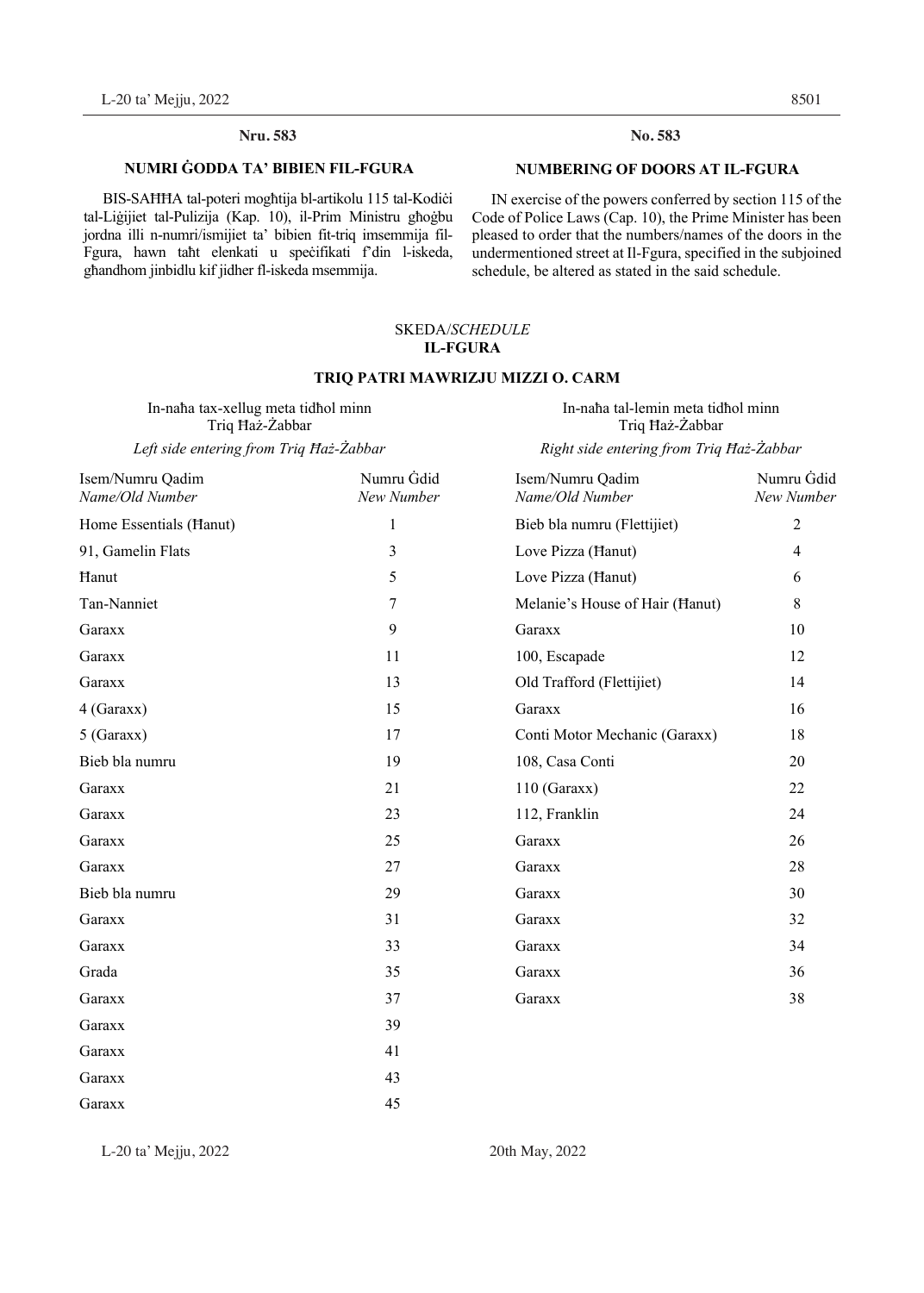#### **Nru. Nru. 584 No. 584**

#### **NUMRI ĠODDA TA' BIBIEN F'SAN ĠILJAN**

 BIS-SAĦĦA tal-poteri mogħtija bl-artikolu 115 tal-Kodiċi tal-Liġijiet tal-Pulizija (Kap. 10), il-Prim Ministru għoġbu jordna illi n-numri/ismijiet ta' bibien fit-toroq imsemmija f'San Ġiljan, hawn taħt elenkati u speċifikati f'din l-iskeda, għandhom jinbidlu kif jidher fl-iskeda msemmija.

No. 584

#### **NUMBERING OF DOORS AT SAN ĠILJAN**

 IN exercise of the powers conferred by section 115 of the Code of Police Laws (Cap. 10), the Prime Minister has been pleased to order that the numbers/names of the doors in the undermentioned streets at San Giljan, specified in the subjoined schedule, be altered as stated in the said schedule.

#### SKEDA/*SCHEDULE*  **SAN ĠILJAN**

#### **1. TRIQ HENRY CALLEJA 2. TRIQ MONS. GUIDO CALLEJA**

#### **1. TRIQ HENRY CALLEJA**

Meta tidħol minn Sqaq is-Siġra *Entering from Sqaq is-Siġra* 

| Isem/Numru Qadim<br>Name/Old Number | Numru ġdid<br>New Number |
|-------------------------------------|--------------------------|
| Hanut                               | 1                        |
| Dahla ghall-garaxxijiet             | $\overline{2}$           |
| Chinese Massage (Hanut)             | 3                        |
| Garaxx                              | 4                        |
| Garaxx                              | 5                        |
| 137 (Flettijet)                     | 6                        |
| Grima (Garaxx)                      | 7                        |
| 1, Grima's Flats                    | 8                        |
| 139                                 | 9                        |
| Joinery Workshop (Garaxx)           | 10                       |
| Bieb bla numru                      | 11                       |
| Joelin                              | 12                       |
| <b>Muscat Flats</b>                 | 13                       |
| Charles (Garaxx)                    | 14                       |
| Garaxx                              | 15                       |
| Sunbeam Flats                       | 16                       |
| Garaxx                              | 17                       |
| Robinia                             | 18                       |
| Garaxx                              | 19                       |
| Anna Flats                          | 20                       |
| Garaxx                              | 21                       |
| Sit bla bini                        | 22                       |
| Bieb bla numru                      | 23                       |
| Garaxx                              | 24                       |
| Dakar Buildings                     | 25                       |
| Garaxx                              | 26                       |
| Diana                               | 27                       |
| Dion Court                          | 28                       |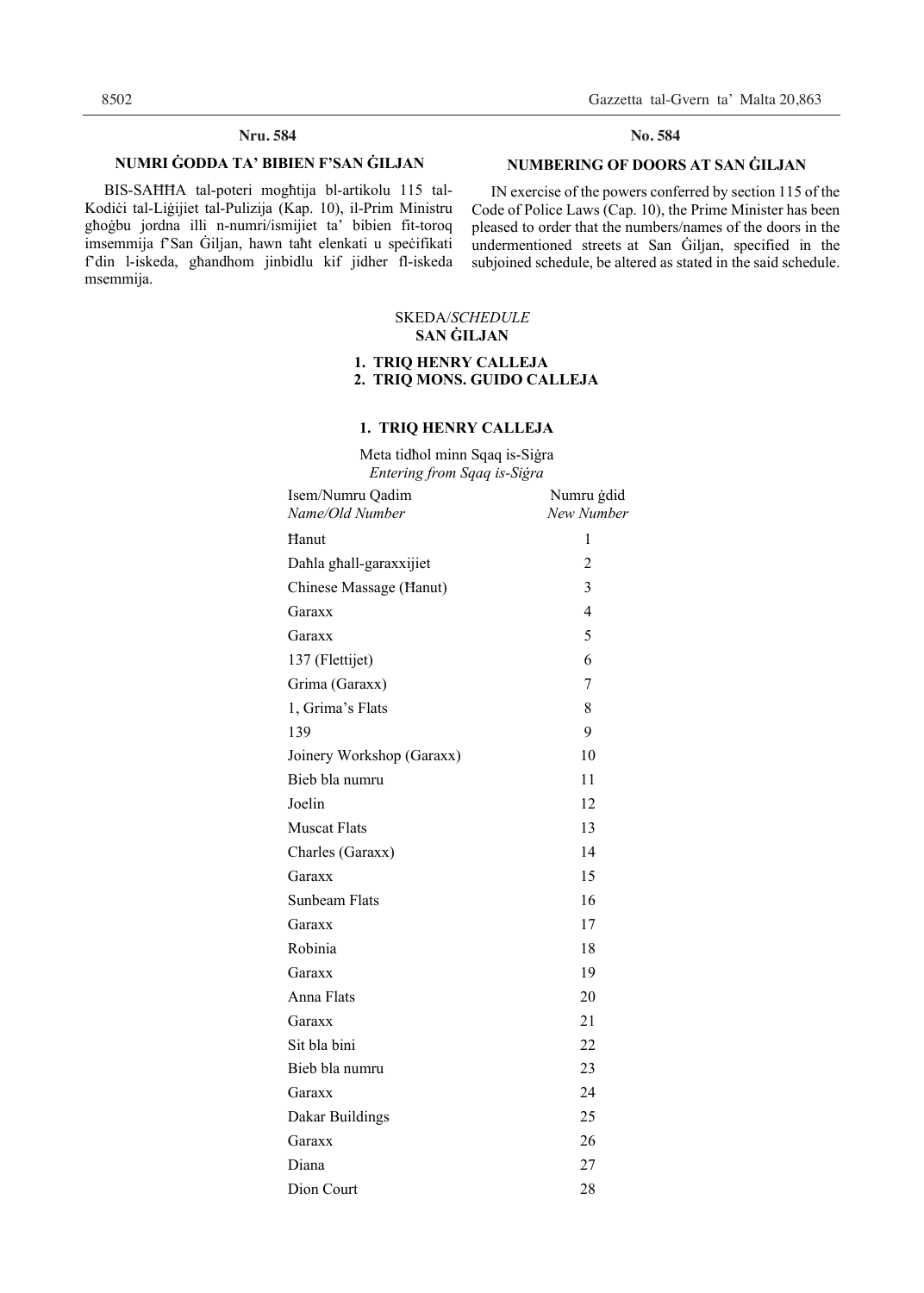| Isem/Numru Oadim<br>Name/Old Number | Numru gdid<br>New Number |
|-------------------------------------|--------------------------|
| Garaxx                              | 29                       |
| Maria                               | 30                       |
| Saviour (Flettijiet)                | 31                       |
| Garaxx                              | 32                       |
| Montana Court                       | 33                       |
| Hanut                               | 34                       |
| Bieb bla numru (Flettijiet)         | 35                       |
| Heaven's Gate (Hanut)               | 36                       |

#### **2. TRIQ MONS. GUIDO CALLEJA**

In-naħa tax-xellug meta tidħol minn Triq il-Kbira

| Isem/Numru Qadim                | Numru Gdid | Isem/Numru Qadim  | Numru Gdid |
|---------------------------------|------------|-------------------|------------|
| Name/Old Number                 | New Number | Name/OldNumber    | New Number |
| Garaxx                          |            | 115 (Flettijiet)  | 2          |
| 107 (Flettijiet)                | 3          | 114 (Flettijiet)  | 4          |
| Dahla ghall-garaxxijiet         |            | 113, Fredcarm     | 6          |
| 109, Spinola Point (Flettijiet) |            | 112 (Flettijiet)  | 8          |
| Bieb bla numru                  | 9          | 111, Artmar House | 10         |

L-20 ta' Mejju, 2022 20th May, 2022 L-20 ta' Mejju, 2022 20th May, 2022

# **Nru. Nru. 585 No. 585**

#### **NUMRI ĠODDA TA' BIBIEN F'ĦAL GĦARGĦUR**

#### **Emendi**

B'RIFERENZA għan-Notifikazzjoni tal-Gvern Nru. 755 tal-31 ta' Lulju, 2015, taħt it-titlu 'Numri ġodda ta' bibien f'Ħal Għargħur', għandhom isiru dawn l-emendi kif indikati b'tipi **grassi**.

#### **ĦAL GĦARGĦUR**

#### **1. TRIQ CARAVAGGIO**

In-naħa tax-xellug meta tidħol minn In-naħa tal-lemin meta tidħol minn Triq il-Ġnien *Left side entering from Triq il-Ġnien* and *Right side entering from Triq il-Ġnien* Isem/Numru Qadim Numru ġdid Isem/Numru Qadim Numru ġdid *Name/Old Number New Number Name/Old Number New Number*Garaxx 208 200, Tasman Venture 210 Garaxx 212

> għandhom jinqraw *should read*

In-naħa tal-lemin meta tidħol minn Triq il-Kbira *Left side entering from Triq il-Kbira Right side entering from Triq il-Kbira Right side entering from Triq il-Kbira* 

| Name/OldNumber    | New Num       |
|-------------------|---------------|
| 115 (Flettijiet)  | $\mathcal{L}$ |
| 114 (Flettijiet)  | 4             |
| 113, Fredcarm     | 6             |
| 112 (Flettijiet)  | 8             |
| 111, Artmar House | 10            |

No. 585

#### **NUMBERING OF DOORS AT ĦAL GĦARGĦUR**

#### **Amendments**

WITH reference to Government Notice No. 755 dated 31st July 2015, under the title 'Renumbering of doors at Ħal Għargħur', the following amendments in **bold** should be made.

| 1 ġdid<br>umber | Isem/Numru Oadim<br>Name/Old Number | Numru gdic<br>New Numbe |
|-----------------|-------------------------------------|-------------------------|
|                 | Garaxx                              | 208                     |
|                 | 200, Tasman Venture                 | 210                     |
|                 | Garaxx                              | 2.12                    |
|                 | Garaxx                              | 214                     |
|                 |                                     |                         |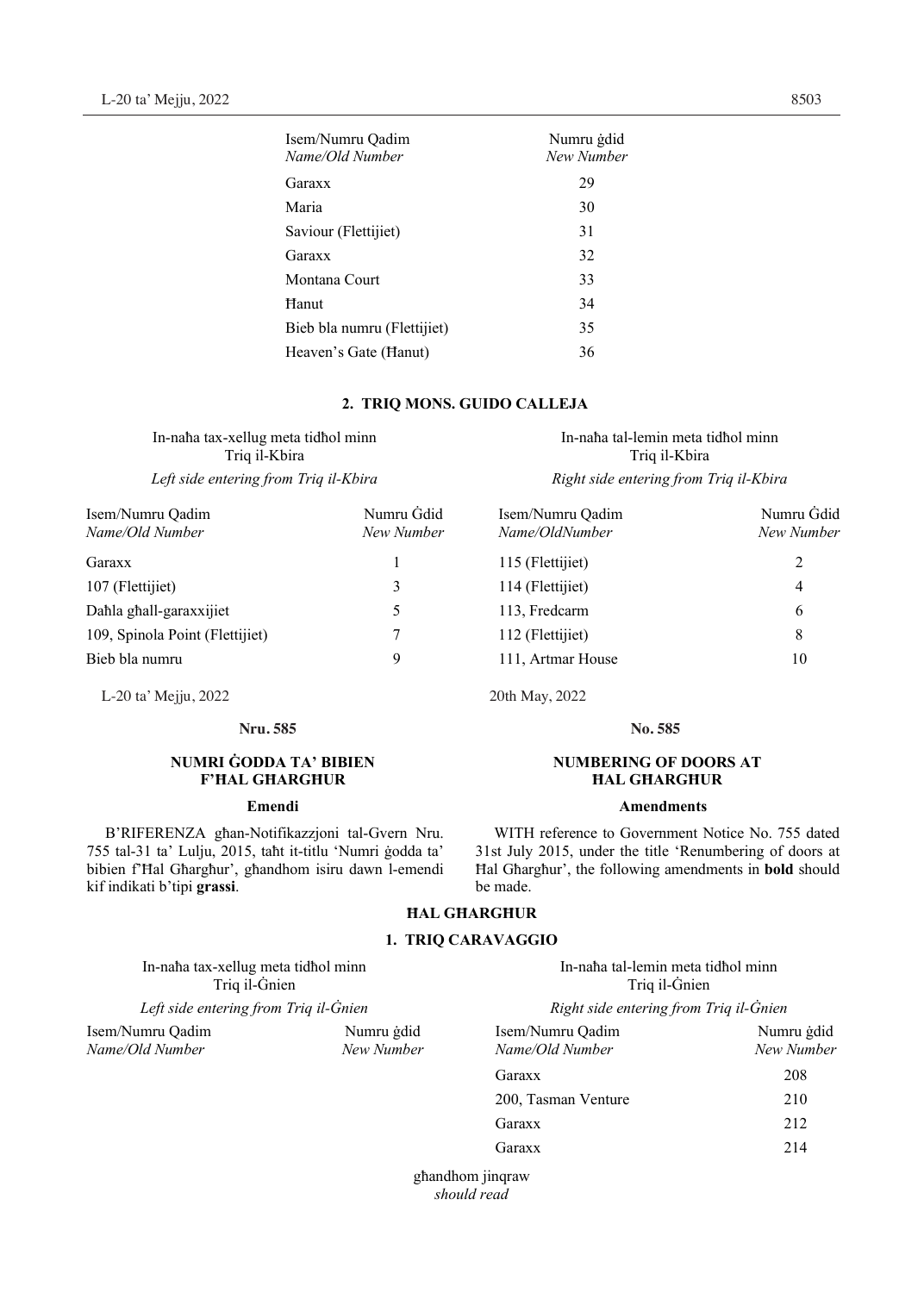8504 Gazzetta tal-Gvern ta' Malta 20,863

| Isem/Numru Qadim<br>Name/Old Number | Numru gdid<br>New Number | Isem/Numru Qadim<br>Name/Old Number | Numru gdid<br>New Number |
|-------------------------------------|--------------------------|-------------------------------------|--------------------------|
|                                     |                          | $208$ (Garaxx)                      | 208                      |
|                                     |                          | Bieb bla numru                      | <b>210</b>               |
|                                     |                          | Bieb bla numru (Flettijiet)         | 210A                     |
|                                     |                          | Bieb bla numru                      | 212                      |
|                                     |                          | Dahla ghall-garaxxijiet             | 212A                     |
|                                     |                          | $214$ (Garaxx)                      | 214                      |
|                                     |                          |                                     |                          |

L-20 ta' Mejju, 2022 20th May, 2022

#### **Nru. 586 No. 586** No. 586

#### **NUMBERING OF DOORS AT ĦAL LUQA**

#### **Amendments**

WITH reference to Government Notice No. 722 dated 18th September 2009, under the title 'Renumbering of doors at Ħal Luqa', the following amendments in **bold** should be made.

# **NUMRI ĠODDA TA' BIBIEN F'ĦAL LUQA**

### **Emendi**

B'RIFERENZA għan-Notifikazzjoni tal-Gvern Nru. 722 tat-18 ta' Settembru, 2009, taħt it-titlu 'Numri ġodda ta' bibien f'Ħal Luqa', għandhom isiru dawn l-emendi kif indikati b'tipi **grassi**.

**ĦAL LUQA** 

#### **1. TRIQ IR-RIXTELLU**

| Left side entering from Triq il-Karmnu<br>Right side entering from Triq il-Karmnu<br>Numru ġdid<br>Isem/Numru Qadim<br>Isem/Numru Qadim<br>Numru gdid<br>Name/Old Number<br>New Number<br>Name/Old Number<br>Sit bla bini<br>100<br>Sit bla bini<br>102<br>Sit bla bini<br>104<br>Sit bla bini<br>106<br>Sit bla bini<br>108<br>110<br>Garaxx<br>ghandhom jinqraw<br>should read<br>Isem/Numru Qadim<br>Numru ġdid<br>Isem/Numru Qadim<br>Numru ġdid<br>Name/Old Number<br>New Number<br>Name/Old Number<br>Sit bla bini<br>100<br>102<br>Bieb bla numru<br>San Andreas (Flettijiet)<br>104<br>Bieb bla numru<br>106<br>108<br>Dahla ghall-garaxxijiet<br>$110$ (Garaxx)<br>110 | In-naha tax-xellug meta tidhol minn<br>Triq il-Karmnu |  | In-naha tal-lemin meta tidhol minn<br>Triq il-Karmnu |            |
|---------------------------------------------------------------------------------------------------------------------------------------------------------------------------------------------------------------------------------------------------------------------------------------------------------------------------------------------------------------------------------------------------------------------------------------------------------------------------------------------------------------------------------------------------------------------------------------------------------------------------------------------------------------------------------|-------------------------------------------------------|--|------------------------------------------------------|------------|
|                                                                                                                                                                                                                                                                                                                                                                                                                                                                                                                                                                                                                                                                                 |                                                       |  |                                                      |            |
|                                                                                                                                                                                                                                                                                                                                                                                                                                                                                                                                                                                                                                                                                 |                                                       |  |                                                      | New Number |
|                                                                                                                                                                                                                                                                                                                                                                                                                                                                                                                                                                                                                                                                                 |                                                       |  |                                                      |            |
|                                                                                                                                                                                                                                                                                                                                                                                                                                                                                                                                                                                                                                                                                 |                                                       |  |                                                      |            |
|                                                                                                                                                                                                                                                                                                                                                                                                                                                                                                                                                                                                                                                                                 |                                                       |  |                                                      |            |
|                                                                                                                                                                                                                                                                                                                                                                                                                                                                                                                                                                                                                                                                                 |                                                       |  |                                                      |            |
|                                                                                                                                                                                                                                                                                                                                                                                                                                                                                                                                                                                                                                                                                 |                                                       |  |                                                      |            |
|                                                                                                                                                                                                                                                                                                                                                                                                                                                                                                                                                                                                                                                                                 |                                                       |  |                                                      |            |
|                                                                                                                                                                                                                                                                                                                                                                                                                                                                                                                                                                                                                                                                                 |                                                       |  |                                                      |            |
|                                                                                                                                                                                                                                                                                                                                                                                                                                                                                                                                                                                                                                                                                 |                                                       |  |                                                      | New Number |
|                                                                                                                                                                                                                                                                                                                                                                                                                                                                                                                                                                                                                                                                                 |                                                       |  |                                                      |            |
|                                                                                                                                                                                                                                                                                                                                                                                                                                                                                                                                                                                                                                                                                 |                                                       |  |                                                      |            |
|                                                                                                                                                                                                                                                                                                                                                                                                                                                                                                                                                                                                                                                                                 |                                                       |  |                                                      |            |
|                                                                                                                                                                                                                                                                                                                                                                                                                                                                                                                                                                                                                                                                                 |                                                       |  |                                                      |            |
|                                                                                                                                                                                                                                                                                                                                                                                                                                                                                                                                                                                                                                                                                 |                                                       |  |                                                      |            |
|                                                                                                                                                                                                                                                                                                                                                                                                                                                                                                                                                                                                                                                                                 |                                                       |  |                                                      |            |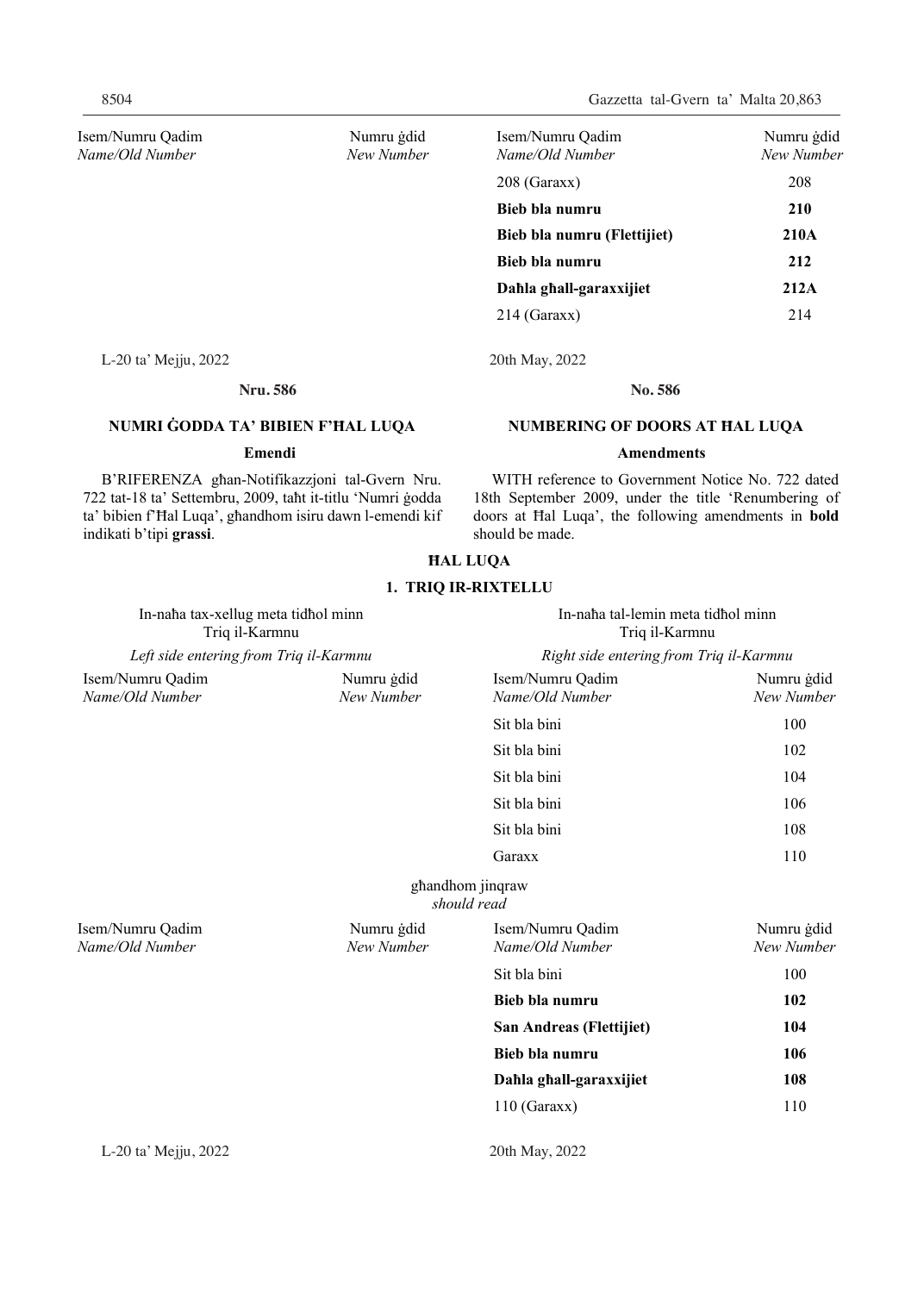#### **Nru. 587 No. 587**

### **NUMRI ĠODDA TA' BIBIEN FL-IMQABBA**

#### **Emendi, Prolungament u Żieda**

B'RIFERENZA għan-Notifikazzjoni tal-Gvern Nru. 1161 tal-14 ta' Novembru, 2014, taħt it-titlu 'Numri ġodda ta' bibien fl-Imqabba', għandhom isiru dawn l-emendi, dan il-prolungament u din iż-żieda kif indikati b'tipi **grassi**.

#### No. 587

#### **NUMBERING OF DOORS AT L-IMQABBA**

#### **Amendments, Prolongation and Addition**

WITH reference to Government Notice No. 1161 dated 14th November, 2014, under the title 'Renumbering of doors at L-Imqabba', the following amendments, prolongation and addition in **bold** should be made.

#### **L-IMQABBA**

#### **6. TRIQ XANDRU FARRUGIA**

In-naħa tax-xellug meta tidħol minn In-naħa tal-lemin meta tidħol minn Triq Ġanni Darmanin Triq Ġanni Darmanin

*Left side entering from Triq Ġanni Darmanin Right side entering from Triq Ġanni Darmanin*

|                                     |                          | Emendi - Amendments                  |                          |
|-------------------------------------|--------------------------|--------------------------------------|--------------------------|
| Isem/Numru Qadim                    | Numru ġdid               | Isem/Numru Qadim                     | Numru gdid               |
| Name/Old Number                     | New Number               | Name/Old Number                      | New Number               |
| Flattijiet                          | 11                       |                                      |                          |
| Sit bla bini                        | 13                       |                                      |                          |
| Sit bla bini                        | 15                       |                                      |                          |
| Pearl                               | 17                       |                                      |                          |
|                                     |                          | ghandhom jinqraw<br>should read      |                          |
| Isem/Numru Qadim                    | Numru ġdid               | Isem/Numru Qadim                     | Numru gdid               |
| Name/Old Number                     | New Number               | Name/Old Number                      | New Number               |
| 11 (Flettijiet)                     | 11                       |                                      |                          |
| Bieb bla numru (Flettijiet)         | 13                       |                                      |                          |
| Garaxx                              | 15                       |                                      |                          |
| 17, Pearl                           | 17                       |                                      |                          |
|                                     |                          | <b>Prolungament - Prolongation</b>   |                          |
| Isem/Numru Qadim<br>Name/Old Number | Numru gdid<br>New Number | Isem/Numru Qadim<br>Name/Old Number  | Numru ġdid<br>New Number |
| 31, Golden Plover                   | 31                       |                                      |                          |
|                                     |                          | ghandhom jiżdiedu<br>should be added |                          |
| Isem/Numru Qadim<br>Name/Old Number | Numru ġdid<br>New Number | Isem/Numru Qadim<br>Name/Old Number  | Numru gdid<br>New Number |
| Dahla ghall-garaxxijiet             | 33                       |                                      |                          |
| Bieb bla numru (Flettijiet)         | 35                       |                                      |                          |
| <b>South Glam (Hanut)</b>           | 37                       |                                      |                          |
| Bieb bla numru                      | 39                       |                                      |                          |
| Hanut                               | 41                       |                                      |                          |
| Bieb bla numru                      | 43                       |                                      |                          |
|                                     |                          | <b>Żieda</b> - Addition              |                          |
|                                     |                          | ghandhom jiżdiedu<br>should be added |                          |
| Isem/Numru Qadim                    | Numru ġdid               | Isem/Numru Oadim                     | Numru gdid               |

*Name/Old Number New Number Name/Old Number New Number*

**Sit bla bini** 2